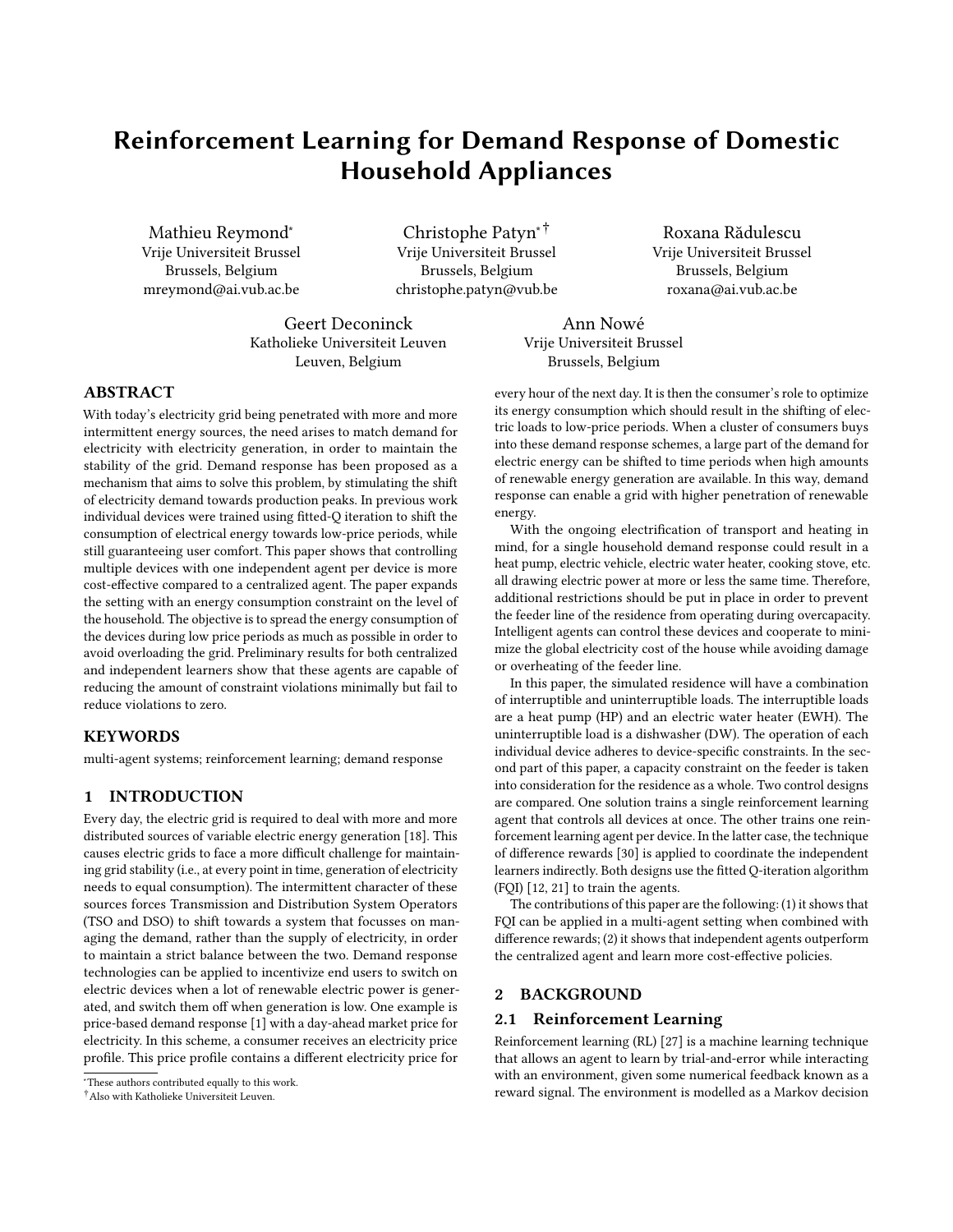process (MDP)  $M = (S, A, T, \gamma, R)$  [\[20\]](#page-6-4), where S, A are the state and action spaces,  $T: S \times A \times S \rightarrow [0, 1]$  is a probabilistic transition function, γ is a discount factor determining the importance of future rewards and  $R: S \times A \times S \rightarrow \mathbb{R}$  is the immediate reward function. The reinforcement learning agent needs to learn a policy, i.e. a mapping between states and actions that maximizes the received rewards.

The transition function  $T$  in an MDP is characterized by the Markov property. This means that the current state is only dependent on the previous state-action combination, and not on those before the previous time step. It is only feasible to solve an MDP when all state variables are observable. In the real world this is not the case. An agent that controls a heat pump will never have access to the temperature of the walls in the house it provides heating to. This is an important feature however, as the walls transfer heat from the outside world to the building's interior and vice versa. Such a setting would therefore be characterized by a Partially Observable MDP (POMDP) [\[11\]](#page-5-2) where the Markov property does not hold. The learning agent can use a history of states to acquire a better approximation of the underlying state  $s_t$  and recover the Markov property [\[14\]](#page-5-3).

## 2.2 Fitted Q-iteration

FQI is a batch reinforcement learning algorithm for value iteration that was first introduced by Ernst et al. [\[12\]](#page-5-1). Riedmiller et al. later proposed to use neural networks to approximate the Q-function [\[21\]](#page-6-2). The algorithm gathers experience online according to a preset policy and then engages in an offline training loop. Within the loop, targets are calculated according to equation [1,](#page-1-0) which uses the current estimation of the Q-value of the next state. The second part of the loop entails the learning of a mapping from state-action pairs  $S \times A$  to the Q-value targets. If enough data is collected, the Q-value estimations will converge.

<span id="page-1-0"></span>
$$
Q(s_t, a) = c(s_t, a, s_{t+1}) + \gamma \min_{a \in A} Q(s_{t+1}, a)
$$
 (1)

# 2.3 Multi-agent Reinforcement Learning

When transitioning to the multi-agent RL (MARL) scenario, we consider the case of independent learners (IL) [\[6\]](#page-5-4) interacting in the same environment. The reward signal is usually an important aspect in a MARL system as it can determine the quality of the resulting collective behaviour. Two common choices are the local reward (L) providing local information to each individual agent depending on its own behaviour and the global reward (G) which expresses the total system utility and should align the system and agents' interests. A characteristic of our problem setting is the alignment between the local and global rewards, since minimizing the electricity consumption price for each device leads to a global minimization of the household's energy bill. Nevertheless, in order to allow the agents to coordinate and adhere to a maximum capacity constraint, a richer reward signal is necessary.

Difference reward (D) [\[30\]](#page-6-1) is a reward signal that provides each agent with its own individual contribution to the total reward of the system, solving the credit assignment problem. D filters the noise in the reward signal attributed to the presence and actions of other agents. Given a global system utility G, the difference reward

for agent  $i$  is expressed as:

$$
D_i(z) = G(z) - G(z_{-i})
$$
 (2)

where z denotes a general term for either state, action or stateaction pair, according to the considered domain, and  $G(z_{-i})$  is the global utility of a system from which the contribution of agent i is eliminated.

# 3 METHODS

## 3.1 Problem Setting

The problem setting in this paper is one where multiple devices, with both interruptible and uninterruptible loads, are managed by a demand response application. Every time step  $t$ , an agent has to decide whether to turn a device on or to let it remain idle. The duration of a time step is set to 15 minutes with  $t \in \{1...96\}$ , as is usually done in similar smart grid use cases [\[4,](#page-5-5) [5,](#page-5-6) [7,](#page-5-7) [10,](#page-5-8) [23–](#page-6-5)[25,](#page-6-6) [28\]](#page-6-7). The optimization horizon  $H$  of each agent is therefore 96 time steps or one day. At the end of the day, each agent receives the same global day-ahead electricity market price  $\lambda$ . In order to shift the electric loads to low-price periods, the agents controlling the devices are tasked with a cost-minimizing objective.

The devices simulated in this paper are a HP, EWH and DW. Each device is expected to minimize costs, while executing the following tasks:

1) Heat Pump: The HP maintains the interior air temperature  $T^{max}$ . These are set to 19°C and 23°C respectively, while the rated  $\int_{\mu}^{air}$  of a building between two temperature constraints  $T^{min}$  and  $\int_{\mu}^{max}$  . These are set to 19°C and 23°C respectively, while the rated power of the device is set to 3 kW. These parameters were chosen in accordance to [\[23\]](#page-6-5). Due to the thermal inertia of the building, the walls function as thermal storage. The heat stored in these walls is dependent on both  $T_t^{air}$  and the outside air temperature  $T_t^{out}$ . As<br> $T^{air}$  goes down the bost stored will be released bosh into the area  $\mathcal{F}_t^{air}$  goes down, the heat stored will be released back into the area  $\frac{t}{t}$  to slow down the cooling process.

2) Electric Water Heater: The EWH in this setting has a rated power of 2.4 kW and a water buffer with a volume of 160 litres. The water contained in an EWH is stratified into different layers. The temperature of the top layer  $T_t^{out}$  is maintained between two<br>temperature constraints of 45°C  $T^{min}$  and 60°C  $T^{max}$  similar temperature constraints of 45°C,  $\overline{T}^{min}$ , and 60°C,  $\overline{T}^{max}$ , similar<br>to [10]. A time series of real tap water demand is included in the to [\[10\]](#page-5-8). A time series of real tap water demand is included in the simulation. When an amount of water  $m_t$  is drawn from the tank,<br>heat is extracted proportional to  $m_t$ . heat is extracted proportional to  $m_t$ .<br>3) Dishwasher: The DW is assumed

3) Dishwasher: The DW is assumed to be fully loaded at the start of every day and needs to be turned on once a day. If the agent fails to attain this goal, it will incur a penalty.

Two agent designs are considered for this problem setting. One design includes a central agent which controls all devices at once. The second design, IL, trains one agent per device, where difference reward D is used to coordinate the agents. Agents have to take into account device-specific constraints, which are enforced by device-specific backup controllers. This paper illustrates that the FQI implementation can be beneficial for a multi-agent system when combined with difference reward D.

#### <span id="page-1-1"></span>3.2 Markov Decision Process

3.2.1 State space. Each device has its own state s. In the case of IL, each agent has access to the state of the device it controls. For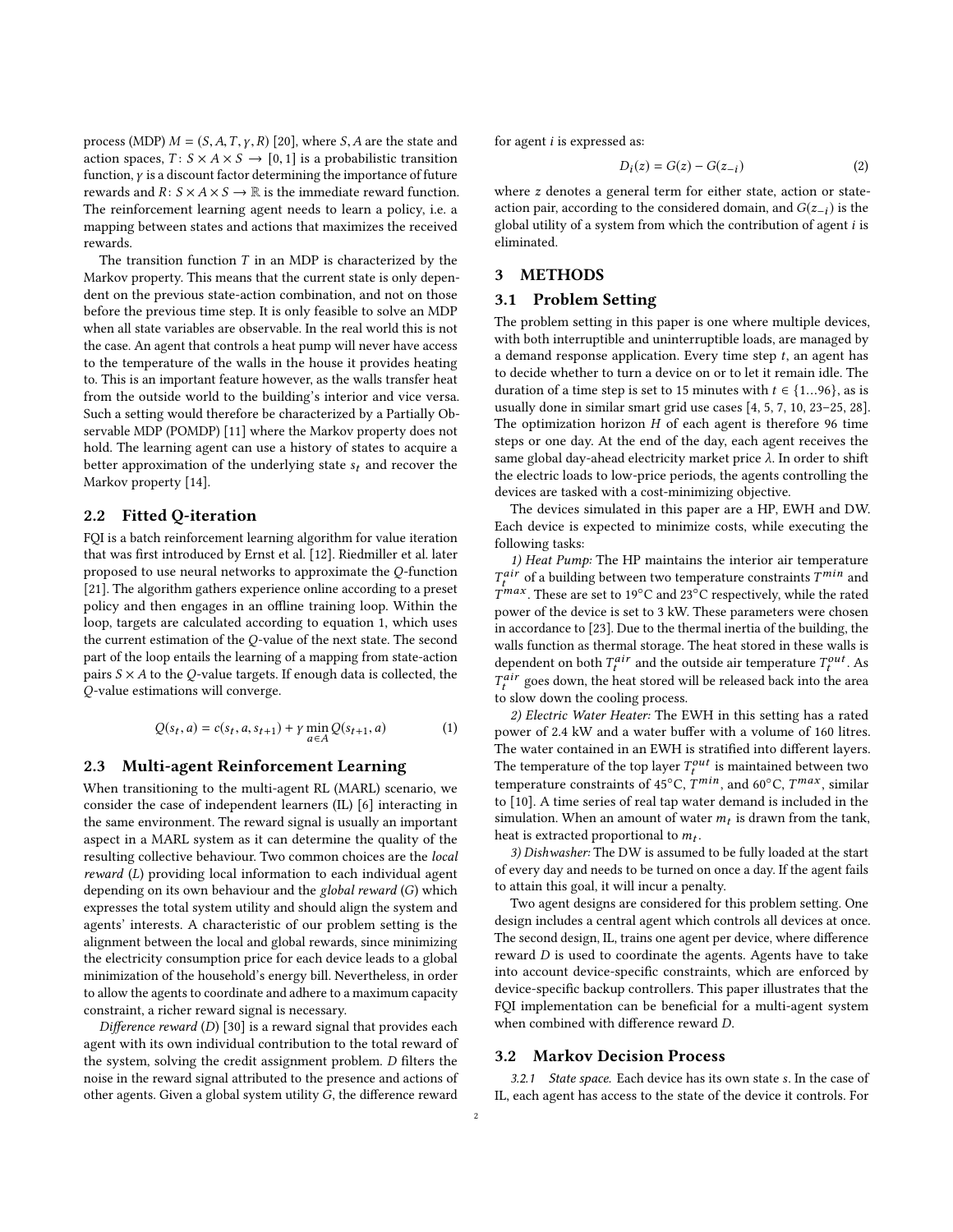<span id="page-2-0"></span>

|  | S+                                                                                                                                                                   |
|--|----------------------------------------------------------------------------------------------------------------------------------------------------------------------|
|  |                                                                                                                                                                      |
|  |                                                                                                                                                                      |
|  | $\begin{array}{lll} \text{EWH} & t, T^{output}_t, m_t, a^{phys}_{t-1} \\ \text{HP} & T^{air}_t, T^{out}_t, a^{phys}_{t-1} \\ \text{DW} & a^{phys}_{t-1} \end{array}$ |
|  | Table 1: Observed state for every device.                                                                                                                            |

the centralized setting, these states are concatenated into one larger state space. Table [1](#page-2-0) describes the states of the different devices. The EWH's state contains the output temperature  $T_t^{output}$  of the water<br>in the buffer which is the water temperature at the output value in the buffer, which is the water temperature at the output valve of the EWH. Time step  $t$  and tap water demand  $m_t$  are included so that the agent might learn a time-variant pattern. All three devices include the last physical action  $a_{t-1}^{p\mu}$  that was executed.<br>The UP adds to that the interior air temperature  $T^{dir}$  and the the HP adds to that the interior air temperature  $T_t^{air}$  and the outside temperature  $T^{out}$ outside temperature  $T_t^{out}$ .

3.2.2 Action space and backup controller. The interruptible loads, the HP and EWH, each have their device-specific backup controller. This controller takes as input the agent's chosen action, evaluates the constraints and overrides the chosen action  $a_t$  with  $a_t^{png_s}$  if the constraints are violated. Fourtion 3 formalizes this procedure, For constraints are violated. Equation [3](#page-2-1) formalizes this procedure. For the HP and EWH, T equals  $T_t^{air}$  and  $T_t^{output}$  respectively. Both  $a_t$ and  $a_t^{phys}$  have an action space  $A = \{0, 1\}$ , in which 0 corresponds to the idle action and 1 corresponds to employing the full electric t to the idle action, and 1 corresponds to employing the full electric power potential of the device to heat the corresponding medium.

<span id="page-2-1"></span>
$$
\mathcal{B}(s_t, a_t) = \begin{cases} a_t^{phys} = 1, \text{ if } T < T^{min} \\ a_t^{phys} = 0, \text{ if } T > T^{max} \\ a_t^{phys} = a_t \end{cases} \tag{3}
$$

3.2.3 Cost function. Every physical action  $a_t^{p\mu y}$  leads to a cer-<br>n amount of energy AE that is used during time step to depending tain amount of energy  $\Delta E$  that is used during time step t, depending<br>on the energy consumption of each device  $d \in \mathcal{D}$ . on the energy consumption of each device  $d \in \mathcal{D}$ :

$$
\Delta E_t = \sum_{d \in \mathcal{D}} \Delta E_t^d
$$
 (4)

The cost of this energy is described by equation [5.](#page-2-2)  $\lambda$  is the day-<br>and market price of electricity, which is variable throughout the ahead market price of electricity, which is variable throughout the day and is communicated to the agents before training. This cost serves as an input to the Bellman update presented in equation [1.](#page-1-0)

<span id="page-2-2"></span>
$$
c(s_t, a_t, s_{t+1}) = \Delta E_t \lambda_t \tag{5}
$$

 $c(s_t, a_t, s_{t+1}) = \Delta E_t \lambda_t$  (5)<br>As a consequence, optimizing on equation [5](#page-2-2) will result in all devices turning on at the same time during the lowest price-periods. This will lead to consumption peaks, thus straining the grid. To avoid this scenario, a constraint will be added stating that, at all times, the household's total energy consumption should be below a specific threshold  $\tau$ . Otherwise, the devices incur a penalty. The penalty is proportional to the amount by which the threshold is exceeded. In this case, if  $\Delta E_t > \tau$ , we use  $\Delta \hat{E}_t$  instead for the consumption in equation 5, computed as: consumption in equation [5,](#page-2-2) computed as:

<span id="page-2-3"></span>
$$
\Delta \hat{E}_t = (\Delta E_t - \tau)M + \Delta E_t \tag{6}
$$

where  $\tau$  is the threshold, and M a multiplier weighing the importance of the penalty. Note that the penalty is applied on the energy consumption, before multiplying with the price. The centralized learner will use equation [6](#page-2-3) to learn that not all devices are allowed to be turned on at the same time.

Independent learners need a way to assign credit to the different agents. The difference rewards in equation [8](#page-2-4) solve this credit assignment problem. IL should anti-coordinate thanks to the difference rewards, which means that during the same low price period one device should turn on a little bit earlier (or later) than the other devices so that they do not violate the grid constraint collectively. The device *i*'s consumption when penalized (i.e., when  $\Delta E_t > \tau$ ) will be different depending on the value of  $G_{-i}$ , calculated as:

$$
G_{-i} = \sum_{\substack{d \in \mathcal{D} \\ d \neq i}} \Delta E_t^d \tag{7}
$$

<span id="page-2-4"></span>
$$
D_i = \Delta \hat{E}_t^i = \begin{cases} \Delta E_t^i M + \Delta E_t^i, & , G_{-i} > \tau \\ (\Delta E_t - \tau) M + \Delta E_t^i, & , G_{-i} \le \tau \end{cases}
$$
(8)

t Thus, devices that are not involved in overloading the grid (such as the DW in our experiments) will receive a lower penalty than the ones that are. The goal of these difference rewards is to have the IL anti-coordinate.

When the total device consumption does not exceed the threshold (i.e., when  $\Delta E_t \leq \tau$ ), then the difference rewards are equivalent to the local consumption of each device  $i: D_i = \Delta E_i^i$ . The final cost for each device i will be computed using D, in equation 5 for each device *i* will be computed using  $D_i$  in equation [5.](#page-2-2)

#### 3.3 Implementation

Algorithm [1](#page-3-0) shows the implementation details of FQI for the application that is discussed in this paper. First, experience tuples  $(s_k, a_k, s_{k+1}, \Delta E_k)$  are collected.  $\Delta E_k$  is the electric energy con-<br>sumed during the time step at which that tuple was experienced  $(s_k, a_k, s_{k+1}, \Delta E_k)$  are collected.  $\Delta E_k$  is the electric energy consumed during the time step at which that tuple was experienced. These tuples are saved in a data batch  $\mathcal F$  and used as input to the algorithm along with a day-ahead market price  $λ$ . Training is postponed until the end of an episode, which is a day in this paper. During the training procedure, an approximator  $\hat{Q}_t$  fits the experience following a receding borizon approach (line 3) [5]. This experience following a receding horizon approach (line [3\)](#page-3-1) [\[5\]](#page-5-6). This implementation of FQI uses one  $\hat{Q}_t$  per time step t. Therefore there are 96 approximators in this algorithm. For every tuple k in  $\mathcal{F}$ are 96 approximators in this algorithm. For every tuple  $k$  in  $\mathcal{F}$ , Q-value targets  $Q_k$  are recomputed using the day-ahead electricity cost  $\lambda_t$ , the electric energy  $\Delta E_k$ , and  $\hat{Q}_{t+1}$ , which is the approximator for the next time step (line 5 and 6). When applying the Bellman tor for the next time step (line [5](#page-3-2) and [6\)](#page-3-3). When applying the Bellman equation in this way,  $Q_t$  will be updated using the estimates of  $Q_{t+1}$  (except  $\hat{Q}_{96}$  which will only receive the final cost).<br>Fach approximator was trained with a small fully

Each approximator was trained with a small fully connected neural network, using Adam [\[16\]](#page-5-9) as the optimizer. In order to improve stability, costs were normalized. The Q-update is adjusted according to the following scheme:

<span id="page-2-5"></span>
$$
Q_t \leftarrow \frac{1}{H-t}(c_k + (H-t+1)\min_{a \in A} \hat{Q}_{t+1}(s_{t+1}, a_t))
$$
(9)

where  $H = 96$  is the horizon. As  $c_k$  is normalized,  $Q_t \in [0, 1]$  at the synected return Note every time step, while still approximating the expected return. Note that, as the agent's goal is to minimize the total cost, equation [9](#page-2-5) will use the smallest estimate  $\hat{Q}_{t+1}$ .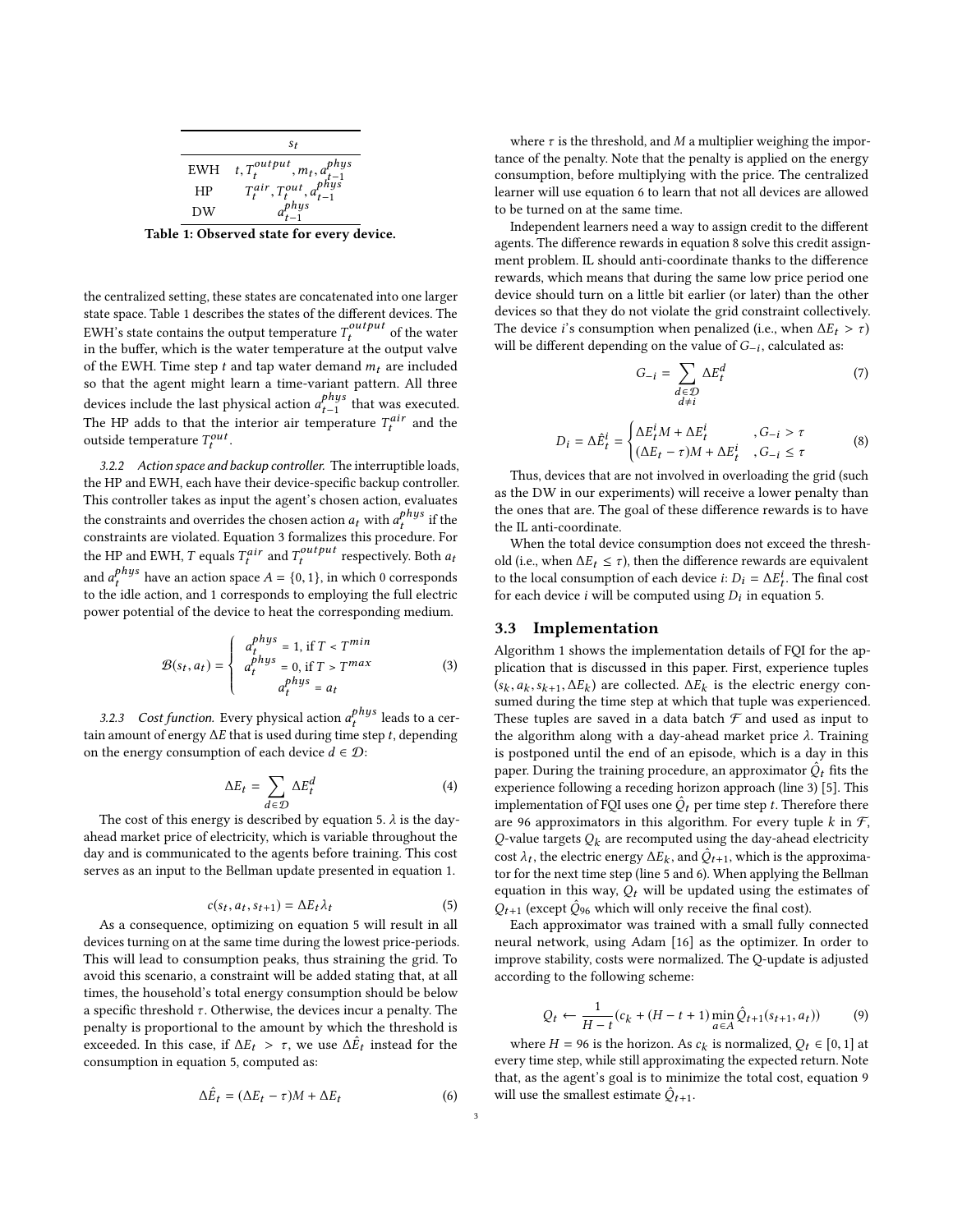#### <span id="page-3-0"></span>Algorithm 1 Fitted Q-iteration

<span id="page-3-3"></span><span id="page-3-2"></span><span id="page-3-1"></span>1: **Inputs:**  $\mathcal{F} = \{s_k, a_k, s_{k+1}, \Delta E_k\}$ 2: ∀ s<sub>k</sub> ∈ S, a<sub>k</sub> ∈ A :  $\hat{Q}_H = 0$ <br>3: for  $t = H - 1$  1 do.  $\big\} _{L}^{\#\mathcal{F}}$  $_{k=1}^{n}$ ,  $\lambda$ 3: for  $t = H - 1, ..., 1$  do<br>4: for  $k = 1, ..., #F$  do 4: **for**  $k = 1, ..., \# \mathcal{F}$  **do**<br>5:  $c_k \leftarrow \lambda_t \Delta E_k$ 5:  $c_k \leftarrow \lambda_t \Delta E_k$ 6:  $Q_k \leftarrow c_k + \min_{a \in A} \hat{Q}_{t+1}(s_{k+1}, a)$ <br>7. **end for** 7: end for 8: use approximator to obtain  $\hat{Q}_t$  from<br>  $TS = \{([\mathbf{s}_t, \mathbf{a}_t], \mathbf{O}_t) | t = 1, \dots, t \in \mathbb{R} \}$  $TS = \{([s_t, a_t], Q_k), k = 1, ..., \# \mathcal{F}\}\$ d for 9: end for

In the case of the independent learners, the above procedure cannot be implemented in a straightforward way, as the issue of credit assignment might arise. This is where difference rewards start playing an important role. In the unconstrained case, the difference reward each agent receives is equivalent to the agent's local reward (i.e., the negation of the cost incurred by that respective device through its electricity consumption). Difference rewards show their true value in the constrained case, when the agents violate the grid constraint collectively and receive a penalty, as it allows every agent to only receive the portion of the penalty for which it is responsible.

# 4 EXPERIMENTS

In all simulations, the energy consumption of a household (composed of a HP, EWH and DW) is simulated for 40 days. At the end of each day the agent receives the day-ahead price profile  $\lambda$ . The agents use FQI to learn a control policy that will optimize the cost for the next day based on  $\lambda$ . The policy used by each agent is  $\epsilon$ -greedy, with  $\epsilon = 1$  during the first day and a decay of 0.1 with each ensuing day. This means that from day 10 onwards the policy is fully greedy. The discount factor  $\gamma$  is 1.

Q-values are approximated with one fully connected neural network for each timestep, and are optimized using Adam, with a learning rate of 0.01,  $\beta_1 = 0.9$  and  $\beta_2 = 0.999$ . Each net is trained for maximum 3000 epochs. The training is interrupted if the loss does not improve for 100 consecutive epochs. Additionally, each net is fed with a history of four consecutive states in order to make up for the partial observability of the environment, as discussed in section [2.1.](#page-0-0) Because this technique recovers the Markov property, the problem setting is explicitly modelled as an MDP in section [3.2,](#page-1-1) and not as a POMDP.

# <span id="page-3-5"></span>4.1 Unconstrained learning

In this first simulation, there is no maximum consumption constraint imposed on the household. Validation of the correct workings of the most basic setup is thus provided here. The centralized learner receives the joint state of all individual devices and decides for each device which action it should take. For this setting, the 96 neural networks are composed of two fully connected hidden layers of five neurons each. In the IL setting, each device is equipped with an independent FQI learner which uses its own experience. The neural nets are composed of one hidden layer with eight neurons.

<span id="page-3-4"></span>

Figure 1: Detailed consumption of independent learners over a span of 5 days. Top: HP. Middle: EWH. Bottom: Actions executed by the respective devices.

Figure [1](#page-3-4) shows an example of the behaviour of the independent learners during the last five days of the simulation. The top chart shows the inside temperature  $T_t^{air}$  (blue), bound between the com-<br>fort esttings ( $T^{min}$  and  $T^{max}$  in red), and the outside temperature fort settings ( $T^{min}$  and  $T^{max}$  in red), and the outside temperature<br> $T^{out}$  (purple). The middle chart shows the output temperature of the EWH  $T_t^{output}$  (blue), also bound between its respective  $T^{min}$ <br>and  $T^{max}$  (red), and the tap water demand m. (purple). The bottom  $_{t}^{out}$  (purple). The middle chart shows the output temperature of and  $T^{max}$  (red), and the tap water demand  $m_t$  (purple). The bottom<br>chart depicts the price (green) at each time step, as well as the chart depicts the price (green) at each time step, as well as the timing at which devices are turned on or off. These are plotted with different heights to improve readability.

Due to the nature of the day-ahead market setting, the agents are optimising the cost on a per-day basis. The consequences of this are visible in figure [1,](#page-3-4) especially in the top chart (HP). Systematically, the agent controls  $T^{air}_{t}$  to equal  $T^{min}$  at the end of every day,<br>since there is no banefit in spanding more energy to heat the room since there is no benefit in spending more energy to heat the room. Consequently, the next day, the HP agent will have to heat the room irrespective of the electricity price. This has a smaller impact on the EWH, as this device is built specifically to have a larger thermal capacity.

Peaks in electricity price are usually avoided as can be seen in the bottom chart of figure [1.](#page-3-4) On day 38, we notice that the EWH is forced to turn on during a high price period, due to the sudden peak in water consumption. The DW also learned to turn on once a day on low price periods, while taking into account the uninterruptibility property of a cycle.

The performance of independent and centralized learners is compared in figure [2.](#page-4-0) The chart shows the cumulative electricity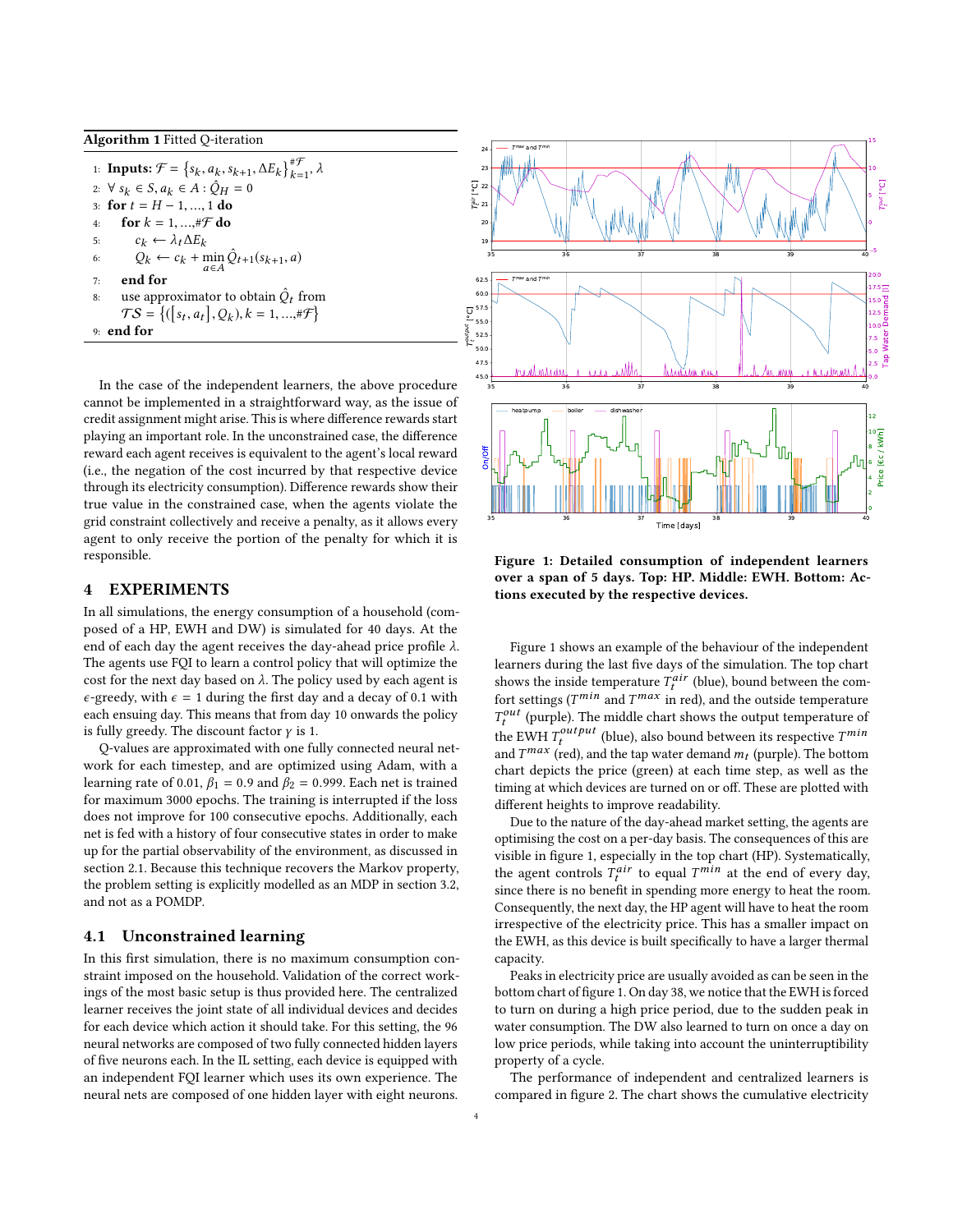<span id="page-4-0"></span>

Figure 2: Cumulative cost for forty days with unconstrained agents. The chart represents an average over 21 runs per agent design. IL achieve 9.65% lower cost on average compared to the centralized agent after forty days.

<span id="page-4-1"></span>

Figure 3: Number of times the threshold was exceeded per day, for centralized learners.

cost over 40 days. During the first few days, there is virtually no difference in cost due to the high exploration rate. However, starting from day 10, independent learners clearly manage their devices better than the centralized learner. This is to be expected, as the centralized learner's state and action space combines the states and actions of all household devices. Therefore, it has a bigger parameter space to search through to find a good approximation of the Q-function.

#### 4.2 Constrained learning

The previous section focused entirely on minimizing the cost. However, this means the devices will often be turned on together when the price is low, thus straining the electricity grid. In order to spread energy consumption over the day, the previous experiment is extended with an additional constraint: minimizing the cost while satisfying a grid constraint  $\Delta E_k < \tau$ .

For the experiments in this section, a threshold of  $\tau = 4 \times 10^6$ Ws is chosen. This corresponds to an electric energy usage of 1.11 kWh during one time step, which serves as a proxy for the capacity constraint on the feeder.  $\tau$  is exceeded whenever the HP and EWH are turned on at the same time, but not when either of these devices are turned on together with the DW. A multiplier  $M = 4$  is chosen to penalize constraint violations. The other settings are kept equal to the unconstrained simulations.

<span id="page-4-2"></span>

Figure 4: Number of times the threshold was exceeded per day, for independent learners.

Figure [3](#page-4-1) shows the number of times threshold  $\tau$  was exceeded during each day by the centralized learner in both the unconstrained and constrained case. From day 10 onwards, when the agents are operating fully greedily, the constrained learners systematically exceed the threshold less often than the unconstrained ones. This indicates that the penalty is taken into account. However, the variability is often larger in the constrained case. Nevertheless, the constrained learner exceeds the threshold every single day, and is unable to fully anti-coordinate its devices.

Domain-specific dynamics play a significant role in this demand response setting. While the change in outside temperature is quite smooth through time, tap water demand varies rapidly and is quite unpredictable. Therefore, it might be easier to anticipate the HP's usage compared to the usage of the EWH. This is especially noticeable on day 20, where an unusually large amount of water is requested, forcing the EWH to be active immediately afterwards for a duration of 2 to 5 hours. This results in a consistently high number of threshold violations.

The same results for IL are visualized in figure [4.](#page-4-2) The constrained independent learners use the same parameter settings as the unconstrained ones.  $\tau = 4 \times 10^6$  and  $M = 4$ . Agents should anti-<br>coordinate thanks to the difference rewards implementation as seen coordinate thanks to the difference rewards implementation as seen in equation [8,](#page-2-4) but IL with constraints clearly does not outperform IL without constraints. Additionally, the centralized learner from figure [3](#page-4-1) attains lower threshold violation counts. In the final days of the simulation in figure [4](#page-4-2) the constrained learner achieves lower threshold violations on average, but further research is necessary to develop learners which can minimize the amount of violations effectively.

## 4.3 Discussion and Future Work

Section [4.1](#page-3-5) shows the benefit of having one learner per device in the demand response problem presented in this paper. IL achieve on average an electricity cost that is 9.65% lower than in the centralized case and are thus more effective in shifting electric load towards low-price periods. However, when confronted with an extra constraint on the level of the house, IL experience more difficulty to satisfy this constraint. Both agent designs fail to keep energy usage below the threshold, but show promising preliminary results as the constrained learners have a lower count of threshold violations in the long term.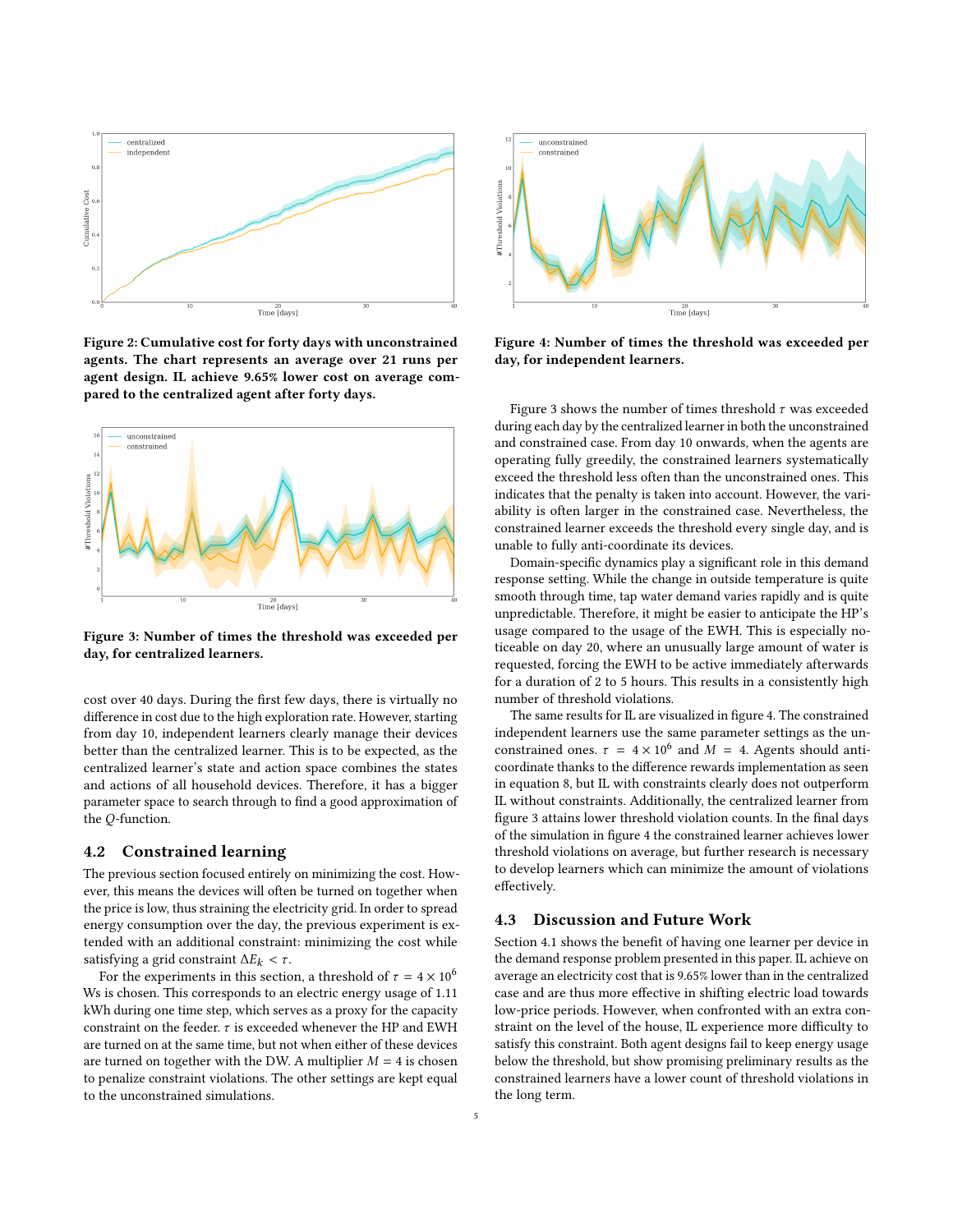Future work will concentrate on developing adequate learners for this problem in a number of ways. Firstly, it might be worth looking at this setting as a Multi-objective Reinforcement Learning (MORL) [\[22\]](#page-6-8) problem, on which a naïve linear scalarization is applied. Methods such as [\[2,](#page-5-10) [13,](#page-5-11) [19\]](#page-6-9) were previously succesfully implemented in combination with FQI [\[3\]](#page-5-12). More explicit cooperation and coordination mechanisms between the agents could help in more effectively aligning when to turn on or stay idle, rather than the implicit approach through anti-coordination in this paper. An example would be to use Coordinating Q-Learning [\[8,](#page-5-13) [9\]](#page-5-14), where the agents mostly act independently, but learn on which states they should take the other agents into consideration. Additionally, auxiliary tasks [\[15\]](#page-5-15) could be taken into account, such as predicting the tap water demand, to investigate if learning on such secondary pseudo-rewards can help the agent(s) attain a better performance. Finally, the price profile is implicitly provided since it is used in the calculation of the targets for the different Q-networks. This information could be explicitly provided by including  $\lambda$  in the state space of the agent, so that it can directly learn how the price is related to the immediate cost  $c_k$  and the expected cost of the rest of the trajectory.

## 5 RELATED WORK

Reinforcement learning has been used many times over to tackle Demand Response problems in previous research. In [\[29\]](#page-6-10), Q-learning is used in order to schedule devices according to consumer choices and time preferences. [Sancho-Tomás et al.](#page-6-11) [\[26\]](#page-6-11) extended No-MASS to include demand response strategies, and used Q-learning to optimize load-shifting and charging and discharging of batteries. In [\[10\]](#page-5-8), model-based RL was used to maximize self-consumption of local photovoltaic production, in the case of a domestic hot-water buffer. Taking the service provider's perspective, [\[17\]](#page-6-12) uses Q-learning in a dynamic price demand response setting, in order to adaptively decide the retail price of energy.

FQI specifically matured in recent research as a valuable technique when tackling price-based demand response problems. Both clusters of devices and individual appliances were considered. In [\[10,](#page-5-8) [23,](#page-6-5) [28\]](#page-6-7), thermostatically controlled loads are controlled as single devices in a day-ahead market setting. [Ruelens et al.](#page-6-5) include forecasts of exogenous features and a model-free Monte Carlo method in combination with the FQI algorithm to achieve better cost performance compared to the naive FQI approach [\[23\]](#page-6-5). [Costanzo et al.](#page-5-7) use model-assisted FQI and policy shaping to attain similar cost improvements [\[7\]](#page-5-7). Other work proves even feature engineering [\[4\]](#page-5-5) can help extract critical information from the environment's state.

# 6 CONCLUSIONS

In this work FQI learners were implemented to optimize the cost of the energy consumption of a household with three devices in a day-ahead market price setting. Two approaches were illustrated for this application: a centralized single agent controlling all devices versus a multi-agent RL based-approach with independent learners that each control one device. In both settings, the agents are able to cope with the mix of interruptible and uninterruptible loads and optimize multiple devices concurrently. Due to the aligned common goals of all agents, fully independent learners are able to learn more cost-effective policies than a centralized agent and achieve better performance. On average, the independent learners attain an electricity cost that is 9.65% lower than the cost attained with the centralized learner.

In an attempt to avoid straining the electricity grid, a soft constraint was added to limit the amount of energy that is allowed to be consumed during one time step. Once this limit is exceeded, the agent(s) receives a penalty proportional to the violation. Although both centralized and independent learners show promising preliminary results, future work will look into more advanced techniques to coordinate multiple agents in this MORL setting. Previous work mentioned in this paper has shown promising results when combining FQI with other multi-objective techniques. Coordination schemes such as coordinated Q-learning, the inclusion of auxiliary tasks and the availability of additional information, such as the price profile, to the agent(s) are valuable paths to be considered in solving this research problem.

#### ACKNOWLEDGMENTS

This work is supported by Flanders Innovation & Entrepreneurship (VLAIO), SBO project 140047: Stable MultI-agent LEarnIng for neTworks (SMILE-IT).

### REFERENCES

- <span id="page-5-0"></span>[1] M. H. Albadi and E. F. El-Saadany. 2007. Demand Response in Electricity Markets: An Overview. In 2007 IEEE Power Engineering Society General Meeting.
- <span id="page-5-10"></span>[2] Andrea Castelletti, Giorgio Corani, A Rizzolli, R Soncinie-Sessa, and Enrico Weber. 2002. Reinforcement learning in the operational management of a water system. In IFAC workshop on modeling and control in environmental issues.
- <span id="page-5-12"></span>A Castelletti, S Galelli, M Restelli, and R Soncini-Sessa. 2010. Tree-based reinforcement learning for optimal water reservoir operation. Water Resources Research (2010).
- <span id="page-5-5"></span>[4] Bert J. Claessens, Dirk Vanhoudt, Johan Desmedt, and Frederik Ruelens. 2018. Model-Free Control of Thermostatically Controlled Loads Connected to a District Heating Network. Energy and Buildings (2018).
- <span id="page-5-6"></span>Bert J Claessens, Peter Vrancx, and Frederik Ruelens. 2016. Convolutional neural networks for automatic state-time feature extraction in reinforcement learning applied to residential load control. IEEE Transactions on Smart Grid (2016).
- <span id="page-5-4"></span>Caroline Claus and Craig Boutilier. 1998. The dynamics of reinforcement learning in cooperative multiagent systems. AAAI/IAAI 1998 (1998), 746–752.
- <span id="page-5-7"></span>[7] Giuseppe Tommaso Costanzo, Sandro Iacovella, Frederik Ruelens, Tim Leurs, and Bert Claessens. 2016. Experimental analysis of data-driven control for a building heating system. Sustainable Energy, Grids and Networks (2016).
- <span id="page-5-13"></span>YM De Hauwere, P Vrancx, and A Nowé. 2011. Detecting and solving future multi-agent interactions. In Proceedings of the AAMAS Workshop on Adaptive and Learning Agents, Taipei, Taiwan. 45–52.
- <span id="page-5-14"></span>[9] Yann-Michaël De Hauwere, Peter Vrancx, and Ann Nowé. 2010. Learning multiagent state space representations. In Proceedings of the 9th International Conference on Autonomous Agents and Multiagent Systems: volume 1-Volume 1. International Foundation for Autonomous Agents and Multiagent Systems, 715–722.
- <span id="page-5-8"></span>[10] Oscar De Somer, Ana Soares, Koen Vanthournout, Fred Spiessens, Tristan Kuijpers, and Koen Vossen. 2017. Using reinforcement learning for demand response of domestic hot water buffers: A real-life demonstration. In Innovative Smart Grid Technologies Conference Europe (ISGT-Europe), 2017 IEEE PES.
- <span id="page-5-2"></span>[11] Alain Dutech and Bruno Scherrer. 2013. Partially observable Markov decision
- <span id="page-5-1"></span>processes. Markov Decision Processes in Artificial Intelligence (2013). [12] Damien Ernst, Pierre Geurts, and Louis Wehenkel. 2005. Tree-based batch mode reinforcement learning. Journal of Machine Learning Research (2005).
- <span id="page-5-11"></span>[13] Ying Guo, Astrid Zeman, and Rongxin Li. 2009. A reinforcement learning approach to setting multi-objective goals for energy demand management. International Journal of Agent Technologies and Systems (IJATS) 1, 2 (2009), 55–70.
- <span id="page-5-3"></span>[14] Matthew Hausknecht and Peter Stone. 2015. Deep recurrent Q-learning for partially observable MDPs. CoRR (2015).
- <span id="page-5-15"></span>[15] Max Jaderberg, Volodymyr Mnih, Wojciech Marian Czarnecki, Tom Schaul, Joel Z Leibo, David Silver, and Koray Kavukcuoglu. 2016. Reinforcement learning with unsupervised auxiliary tasks. arXiv preprint arXiv:1611.05397 (2016).
- <span id="page-5-9"></span>[16] D Kinga and J Ba Adam. 2015. A method for stochastic optimization. In International Conference on Learning Representations (ICLR).